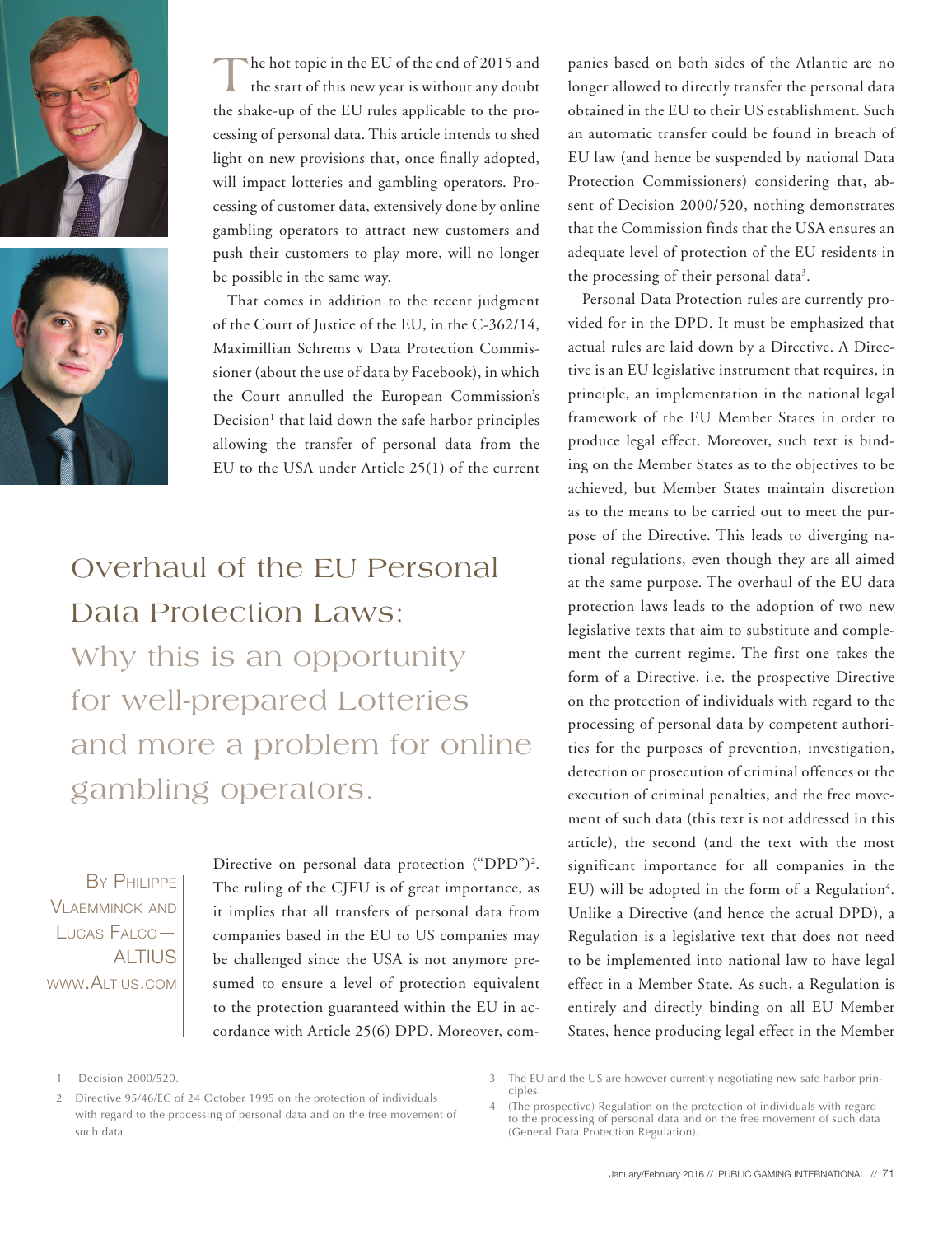States independently from any national law. That is to say that Member States and natural and legal persons have the obligation to comply with the letter of the Regulation as soon as it comes into force. That is already a significant modification for the Member States of the EU and the market.

The future General Data Protection Regulation ("GDPR") sets multiple obligations upon lottery operators and provides enhanced rights to citizens. Lotteries should already prepare their compliance with the prospective GDPR. The GDPR must yet receive the final vote from the European Parliament and the Council of the EU, but a final compromise agreement has been reached between all EU legislative institutions on 15 December 2015. The text is moreover not likely to suffer from any amendments in the coming weeks.

We outline in the next paragraphs of this text the (new) rights that citizens are entitled to, the main obligations impacting lotteries and other gambling operators, and the steps required for lotteries to meet those new obligations.

First, we start with the new rights granted to consumers. One of the new rights, coming from the case law of the CJEU<sup>5</sup>, is the "right to be forgotten." This is the data subject's right to request the data erasure to either the controller and/or the third party to whom the data have been disclosed in case, for example, data are no longer necessary for the processing purpose for which they were collected; data have not been duly processed; there is a decision or judgment ordering the data erasure by a court or a regulatory authority in the EU; or the data subject withdraws its consent. A second addition is the right to "data portability." This grants to the data subject the right to receive an electronic copy of the data undergoing the processing in a commonly used format and that allows further use of the data (by e.g. another controller or processor). Additionally, data subjects benefit from the following new rights: right to have an electronic and intelligible copy of the data transmitted and intelligible information on whether their data are processed, the period during which they will be stored, whether they are transferred to a third party, the details of the data protection supervisory authority to lodge possible complaints and the rights to request the erasure or modification of the data transferred; right to object to the processing of the data in particular situations, such as objection to the processing of personal data for marketing purposes; the right to lodge a complaint with the national supervisory authority; and the right to initiate pro-

72 // PUBLIC GAMING INTERNATIONAL // January/February 2016

ceedings against the controller and/or the processor of the data, either before the Courts of the Member State of establishment of the controller or the place of residence of the data subject.

We now turn to the obligations that must be met by companies acting as data controllers or processors. The most significant principles applicable to the processing of personal data lotteries are subject to under the future GDPR are outlined in the subsequent paragraphs of this article.

Lottery and gambling operators (that qualify as data "controllers" under the GDPR) are allowed to process data if at least one of the following situations applies (among other things): (i) controllers have received the data subject's consent. The final text of the GDPR now requires this consent to be unambiguous (and explicit in case of sensitive data); (ii) the processing is necessary for performing a contract of which the data subject is a party (which is most likely to be the case especially with regard to online gambling activities); (iii) processing is required to follow legally-binding rules under national law to which the controller is subject (and typically applicable to lottery and gambling operators since they are usually subject to specific national legislation requirements in fields such as player accounts and customer due diligence). The burden of proof relating to this consent must in any case be borne by the controller/processor. Moreover, should lotteries or gambling operators receive the data subject's consent in a written statement concerning other issues/aspects as well, then lotteries must be able to demonstrate that the consent given for the processing of data is clearly identifiable and distinguishable from the statements applicable to the other concerns. To illustrate this obligation, we can put forward that, taking account of the fact lottery operators active in the EU are in principle, and especially with regard to their online activities, subject to national legal obligations such as setting up player accounts or checking players' identity and, in particular, given that the 4th Anti-Money Laundering Directive<sup>6</sup> now obliges all gambling operators to conduct (under certain conditions) customer due diligence (entailing, especially, the collection of their customers' personal data and the effective beneficial owner's identity) lotteries, as well as other gambling operators, will have to restrict the processing to the extent necessary for the purpose for which the data has been gathered (e.g. should data be provided for AML purpose, such data may not be used for commercial purposes - unless otherwise approved by the data subject).

<sup>5</sup> See C.J.E.U., Google Spain, C-131/12, 13 May 2014.

<sup>6</sup> Directive (EU) 2015/849 of the European Parliament and of the Council of 20 May 2015 on the prevention of the use of the financial system for the

purposes of money laundering or terrorist financing, amending Regulation (EU) No 648/2012 of the European Parliament and of the Council, and repealing Directive 2005/60/EC of the European Parliament and of the Council and Commission Directive 2006/70/EC